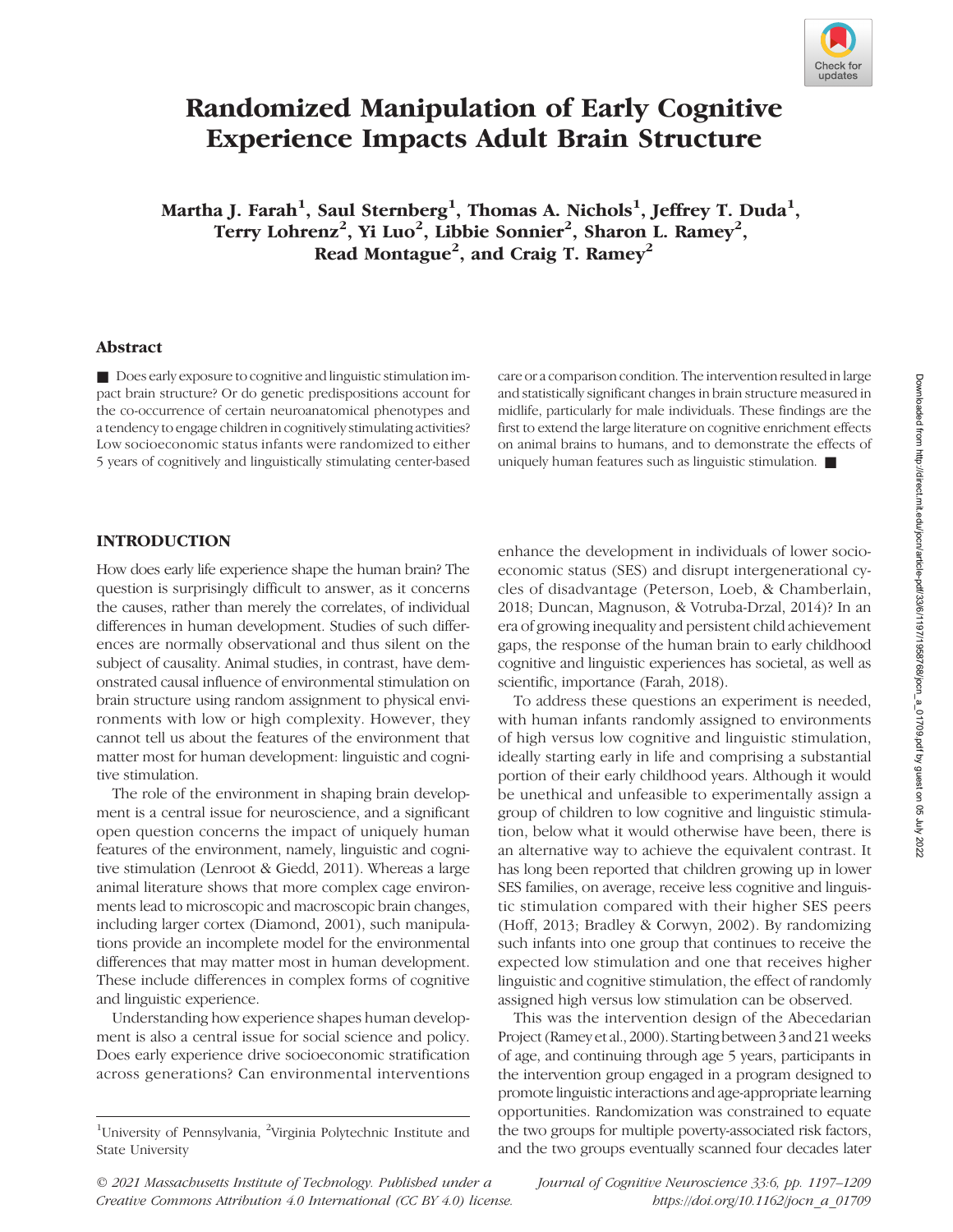remained well-matched on these factors as described in Methods section. Both the early intervention group and the comparison group received enhanced medical care and social services.

Participants were evaluated throughout the period of the intervention and over the subsequent decades. Cognitive benefits of the early intervention, assessed with IQ and academic achievement tests, were significant through the latest evaluation at age 21 years, although smaller than when measured in childhood (Campbell, Pungello, Miller-Johnson, Burchinal, & Ramey, 2001). Larger and enduring effects occurred in real-world behavioral achievements including additional years of education completed, greater likelihood of a 4-year college graduation, lower reliance on public assistance, older age at first child, and greater rates of full-time employment (Campbell, Pan, & Burchinal, 2019).

Sex shapes life trajectories and health in myriad ways, biological and social, in many cases with boys more affected by adverse environments than girls, even within the same family (Golding & Fitzgerald, 2017; Bale et al., 2010). Within the Abecedarian project, sex differences emerged over time in some but not all analyses. Different outcomes showed female advantage, male advantage, or no sex difference (Campbell et al., 2019), a mix of outcomes that has also been observed in other early childhood education programs (Magnuson et al., 2016). These differences in intervention effects have yet to be satisfactorily explained, but their existence motivates the inclusion of sex as a moderator in this study.

For the present research, structural MRI scans were obtained from 47 of the Abecedarian sample, 29 from the early intervention group and 18 from the comparison group. As shown in Table 1, the groups were closely matched on a number of characteristics that would be expected to correlate with brain structure, including mothers' IQ, educational attainment and age at birth, infant gestational age and head circumference at birth, composite risk index (see Methods section), sex (15/29 or 52% and 9/18 or 50% male in the early intervention and comparison groups, respectively), and race (all African American).

The size of the sample deserves comment. First, as detailed in Methods section, power analysis indicates that the sample is adequate under the assumption that the effect to be detected is large (by Cohen's classification of effect sizes; Cohen, 1992). Previous research, summarized in Methods section, suggests that the effects of sustained environmental stimulation will indeed be large. Second, even if sample size were a concern, the sustained randomized manipulation of cognitive and linguistic stimulation followed by brain imaging is unprecedented. The unique research opportunity presented by a full-time, 5 days/week intervention lasting the first 5 years of life warrants examination.

The brain measures of primary interest were the volumes of five specific ROIs, summed to create a primary summary measure, as well as the volume of cortex more generally. Four of the specific ROIs were selected for their a priori relevance to the intervention, which emphasized language for communication and as scaffolding for cognitive control (see Methods): left inferior frontal gyrus (LIFG) and left superior temporal gyrus (LSTG) relevant to language (Friederici, 2011), right inferior frontal gyrus and bilateral ACC, relevant to cognitive control (Aron, Robbins, & Poldrack, 2004). The fifth, bilateral hippocampus, was

| Variable                                    | Comparison Group    | Early Intervention Group |
|---------------------------------------------|---------------------|--------------------------|
| Maternal Characteristics at Enrollment      |                     |                          |
| Maternal educational attainment             | $10.50(2.04)$ y     | $10.46(1.53)$ y          |
| Maternal IQ                                 | 85.5 (9.64)         | 84.62 (9.02)             |
| Maternal age at birth                       | $21.28(6.91)$ y     | $18.72(2.42)$ y          |
| Participant Characteristics at Enrollment   |                     |                          |
| Sex                                         | 15/29, 52% male     | $9/18$ , 50% male        |
| Race/ethnicity                              | 18/18, 100% AA      | 29/29, 100% AA           |
| High-risk index (see Methods)               | 19.83 (5.42)        | 19.93 (5.91)             |
| Gestational age at birth                    | 39.44 (3.52) wks    | 39.32 (2.50) wks         |
| Head circumference at birth                 | $34.06$ $(2.21)$ cm | $34.33$ $(1.52)$ cm      |
| Participant Characteristics at Time of Scan |                     |                          |
| Age at scan                                 | $41.22$ $(1.67)$ y  | 41.38 $(1.57)$ y         |
| SAI status                                  | 9/18, 50% SAI       | 15/29, 52% SAI           |

Table 1. Characteristics of the Participants in the Successfully Scanned Comparison and Early Intervention Groups

AA = African American; SAI = School Age Intervention.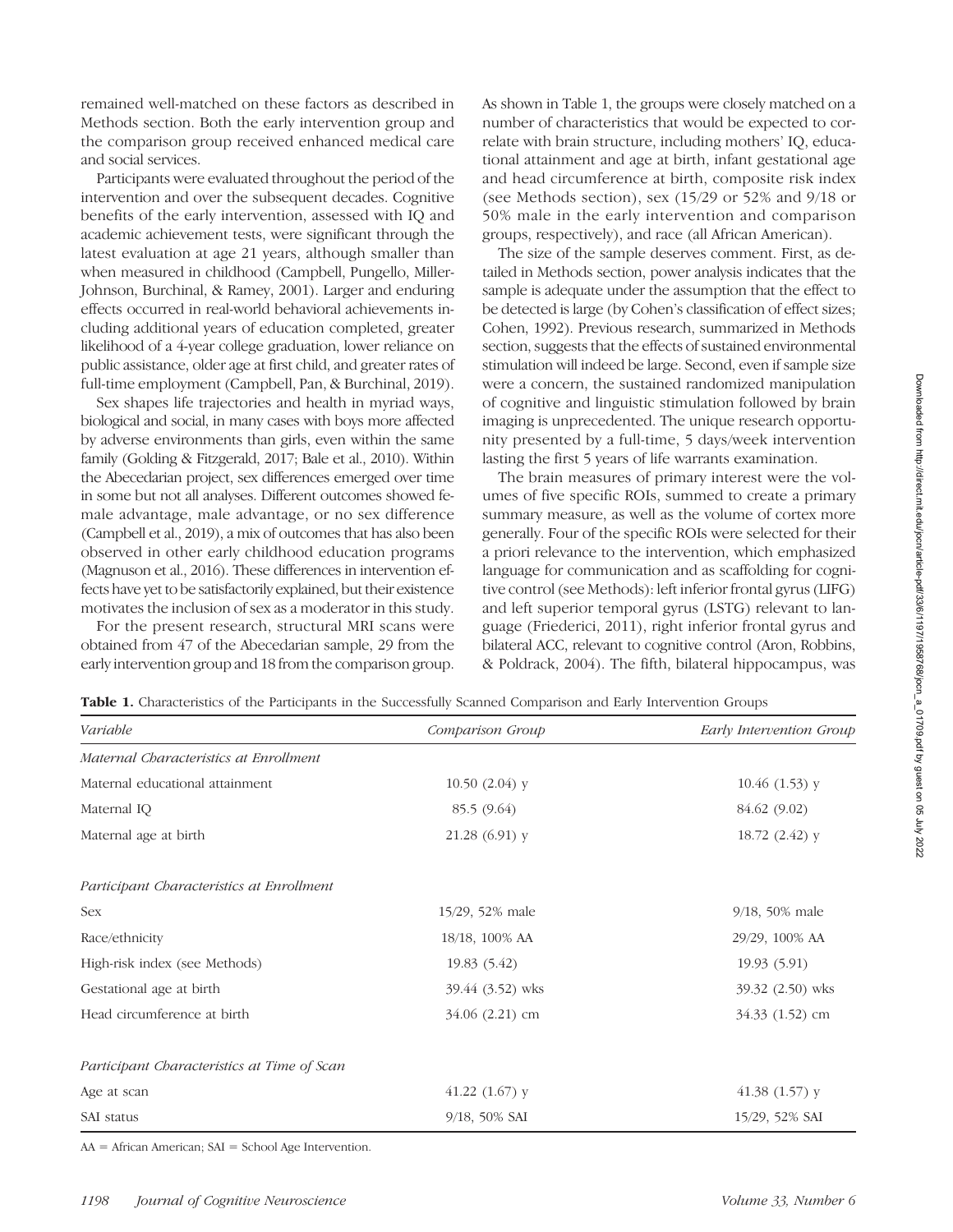Table 2. Factors Included in the Computation of Each Participant's High Risk Index, Measuring Poverty and Poverty-associated Risk Factors at Time of Enrollment, with Contributions of Each

| <b>Factor</b> and Level                                          | Weighted<br>Contribution |
|------------------------------------------------------------------|--------------------------|
| Low Maternal Educational Attainment<br>(Highest Grade Completed) |                          |
| 6                                                                | 8                        |
|                                                                  |                          |
| 8                                                                | 6                        |
| 9                                                                | 3                        |
| 10                                                               | 2                        |
| 11                                                               | 1                        |
| 12.                                                              |                          |

## Low Paternal Educational Attainment

(Highest Grade Completed)

| 6             | 8                        |
|---------------|--------------------------|
| 7             | 7                        |
| 8             | 6                        |
| $\mathcal{O}$ | $\overline{\mathcal{E}}$ |
| $10\,$        | $\overline{c}$           |
| 11            | $\mathbf{1}$             |
| 12            | $\overline{0}$           |

Family Income (Per Year), dollars

| >1000                                                                                                                                                          | 8 |
|----------------------------------------------------------------------------------------------------------------------------------------------------------------|---|
| $1,001-2,000$                                                                                                                                                  |   |
| $2,001 - 3,000$                                                                                                                                                | 6 |
| $3,001 - 4,000$                                                                                                                                                | 5 |
| $4,001 - 5,000$                                                                                                                                                | 4 |
| $5,001 - 6,000$                                                                                                                                                | 0 |
| Father absent for reasons other than health<br>or death                                                                                                        | 3 |
| Absence of maternal relatives in local area<br>(i.e., parents, grandparents, or brothers or<br>sisters of majority age)                                        | 3 |
| Siblings of school age who are one or more<br>grades behind age-appropriate grade or<br>who score equivalently low on school-<br>administered achievement test | 3 |
| Payments received from welfare agencies<br>within past 3 years                                                                                                 | 3 |

#### Table 2. (continued)

| Factor and Level                                                                                                             | Weighted<br>Contribution |
|------------------------------------------------------------------------------------------------------------------------------|--------------------------|
| Record of father's work indicated unstable<br>and unskilled or semi-skilled labor                                            | 3                        |
| Records of mother's or father's IQ indicate<br>score of 90 or below                                                          | 3                        |
| Records of sibling's IQ indicate score of<br>90 or below                                                                     | 3                        |
| Relevant social agencies in the community<br>indicate that the family is in need of<br>assistance                            | 3                        |
| One or more members of the family has<br>sought counseling or professional help<br>in the past 3 years                       | 1                        |
| Special circumstances not included in any<br>of the above that are likely contributors<br>to cultural or social disadvantage | 1                        |

added because its volume is frequently associated with early life adversity including poverty (Hanson et al., 2015).

Unless otherwise specified, volumes were expressed as percentages of the mean comparison group volume for the same sex, allowing us to report intervention effects in percentage differences, a more meaningful measure than cubic centimeters.

The effects of the early intervention on brain structure were assessed using standard and permutation-based tests. Initially, we assessed the effects of the early intervention and possible moderation by sex, using standard and robust ANOVA on the two relatively global measures: the summed volumes of ROIs and total cortical volume. A later School-Age Intervention (SAI), not found to affect behavioral measures in the long term (Campbell et al., 2019) and balanced between the two early intervention groups, was also included as a covariate. The five a priori ROIs were then tested individually. Additional exploratory analyses included early intervention effects on the surface areas and thicknesses of the cortical ROIs and the relations of brain measures to selected psychological measures. Finally, the volumes, surface areas, and thicknesses of all brain areas from the Desikan–Killiany atlas (Desikan et al., 2006) were also assessed.

## METHODS

### **Participants**

The Abecedarian Project (Ramey et al., 2000) was established in North Carolina in the early 1970s and enrolled 112 predominantly (98%) African American infants from homes of very low SES (low income and maternal education) with multiple associated risk factors such as paternal absence, welfare receipt, and low parental IQ (Table 2), but free of neurodevelopmental disorder. In order to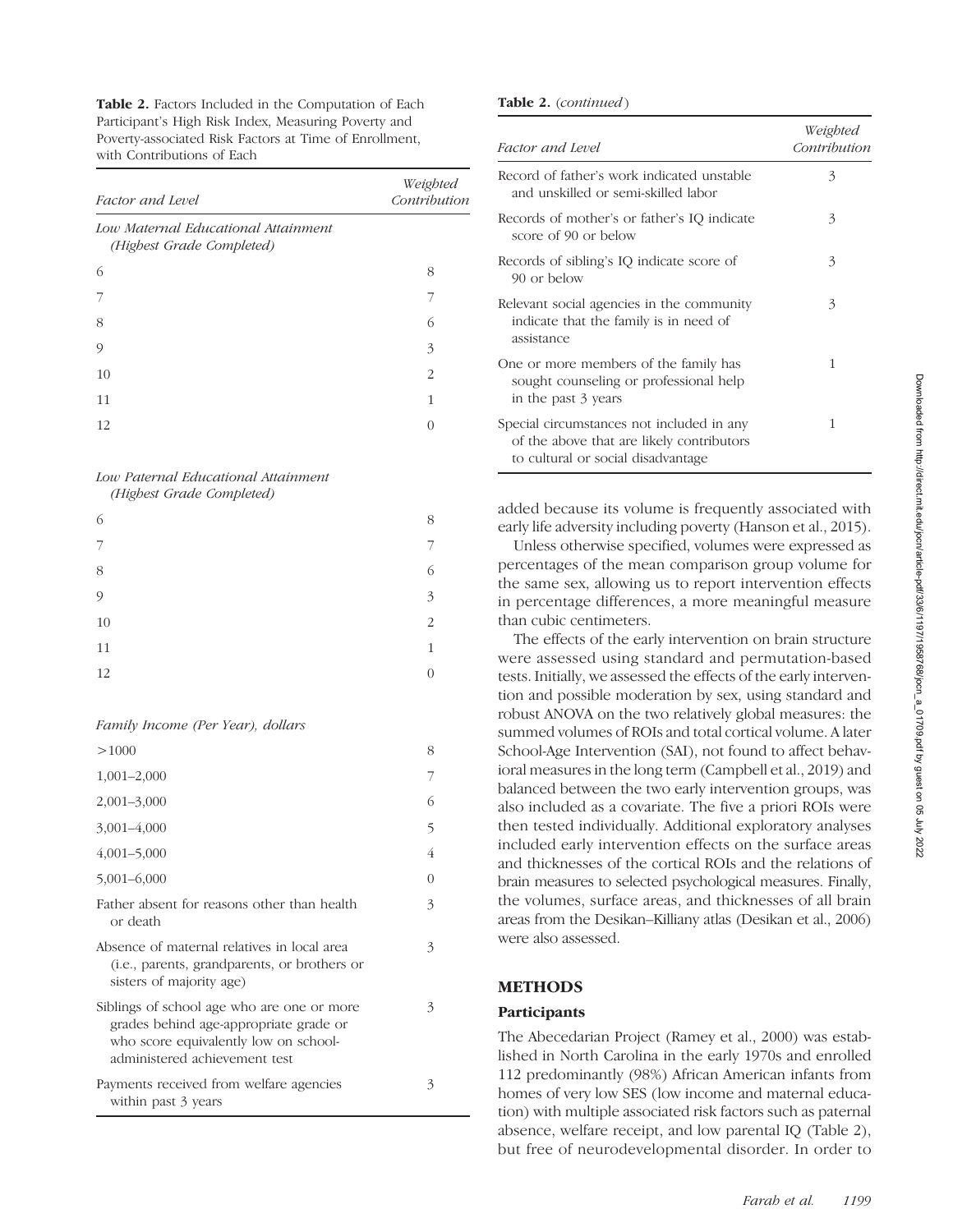equate the early intervention and comparison groups on various demographic and risk factors, pairs of children with equivalent baseline measures were randomly allocated to each condition. One of the 112 infants initially randomized to early intervention later received a diagnosis of a congenital condition that was disqualifying based on the exclusionary criteria, resulting in 111 infants participating in the study. The intervention was a comprehensive program of developmentally appropriate cognitive and linguistic enrichment embedded within a positive and responsive, university-based childcare setting for five full days (6–8 hr) per week, 50 weeks per year.

The Abecedarian Early Intervention was designed to provide consistently high levels of individually paced cognitive and language experiences, of the kind more common in higher SES families. The program utilized the Learning Games curriculum (Sparling & Lewis, 1984), which is based on the Vygotskian view of the centrality of language in cognitive development—that children learn self-regulation by internalizing speech. Infant activities included talking to the child, playing with cause-and-effect toys or picture books, and offering infants an opportunity to react to sights and sounds in the environment. As children grew, the curriculum shifted toward more conceptual and skill-based learning games and interactions, always using language, even in motor skill activities, and eliciting language from the child.

Both the early intervention group and the comparison group were provided with free iron-fortified baby formula (because none were breastfed), and with social workers to facilitate access to free or low-cost healthcare for the first 5 years of life, as well as family social services. As a result, outcome differences would not be attributable to these factors and both groups correctly viewed themselves as part of a treatment group.

Over the ensuing decades, participants were evaluated via blinded assessment on their functioning in various important spheres of life including cognitive, educational, social– emotional, occupational, economic, and health outcomes. Cognition was assessed with IQ and academic achievement tests of reading and mathematical skill. Tests of more specific neurocognitive abilities such as executive function were not administered. Although the IQ and academic skills advantage faded with time, more enduring benefits were observed in other important behavioral outcomes including years of education completed, likelihood of college graduation, reliance on public assistance, age at first child, and continuity of employment (Campbell et al., 2019; Ramey et al., 2000).

Seventy-eight study participants (42 intervention and 36 comparison) traveled to Roanoke for follow-up testing between the ages of 38 and 44 years. Eighteen were not scanned because of anxiety or claustrophobia, in some cases related to their girth relative to the scanner bore (8 interventions and 10 comparisons); eight were not scanned because of metal in the body (three interventions and five comparisons); one was not scanned because of weight alone (comparison group); and one was not scanned because of recent neurological symptoms (intervention group). One intervention participant declined with no reason offered, and one comparison participant's scan failed because of hardware error. Finally, of the 48 completed scans, one was of poor quality (comparison), leaving a total of 47 images. Twenty-nine of these (15 male, 14 female) came from the intervention group, and 18 (9 male, 9 female) came from the comparison group. Mean age at time of scan was 41.4 and 41.2 years  $(SD = 1.6$  and 1.7) for the intervention and comparison groups, respectively.

#### Imaging

Imaging was conducted on a 3.0-T Siemens Trio scanner. Highresolution T1-weighted scans (voxel size:  $1.0 \times 1.0 \times 1.0$  mm) were acquired using an MPRAGE sequence (Siemens). Each participant's T1 data were processed using Advanced Normalization Tools (ANTs; Avants, Epstein, Grossman, & Gee, 2008). The *antsMultivariateTemplateConstruction.sh* script was used to build a template using all participants' T1 images. The population-specific template was processed using the antssCorticalThickness.sh tool in order to obtain a set of tissue segmentation priors. Each scan was then processed using the population-specific template along with antsCorticalThickness.sh (Tustison et al., 2014). This pipeline produces a brain extraction mask and a six-tissue segmentation. Jacobian images of volume were calculated from the nonlinear warp fields that align each participant to the template. To obtain cortical labels for each participant, the *antsJointLabelFusion.sh* script was used along with an existing population of labeled images to perform multi-atlas label fusion, which provides both cortical labels as well as deep gray labels (Wang et al., 2013).

#### Behavioral Measures

Although not the primary focus of this research, behavioral data were also analyzed. These analyses were aimed at assessing the relation of the brain measures used in this study to individual psychological outcomes. Two behavioral measures were selected for these analyses. One, contemporaneous with the early intervention, was the Stanford–Binet intelligence test (Form L-M), administered at age 4 years by staff blind to group assignment. All but two of the scanned participants had taken this test and therefore had scores available. The other behavioral measure, obtained the day of scanning, was a midlife strengths and risk index. This was extracted from structured interviews conducted by research staff blind to participants' group assignments. The index was computed by adding together two checklists, each out of 10, of strengths (such as high school graduate and current full-time employment) and reverse-coded risk (such as unfavorable self-rated health and first child before age 20 years; Sonnier-Netto, 2018). We note that four other assessments were administered on this occasion but were not analyzed in relation to brain structure because they did not measure an ability or quality of performance along a quantitative dimension of better or worse. These were an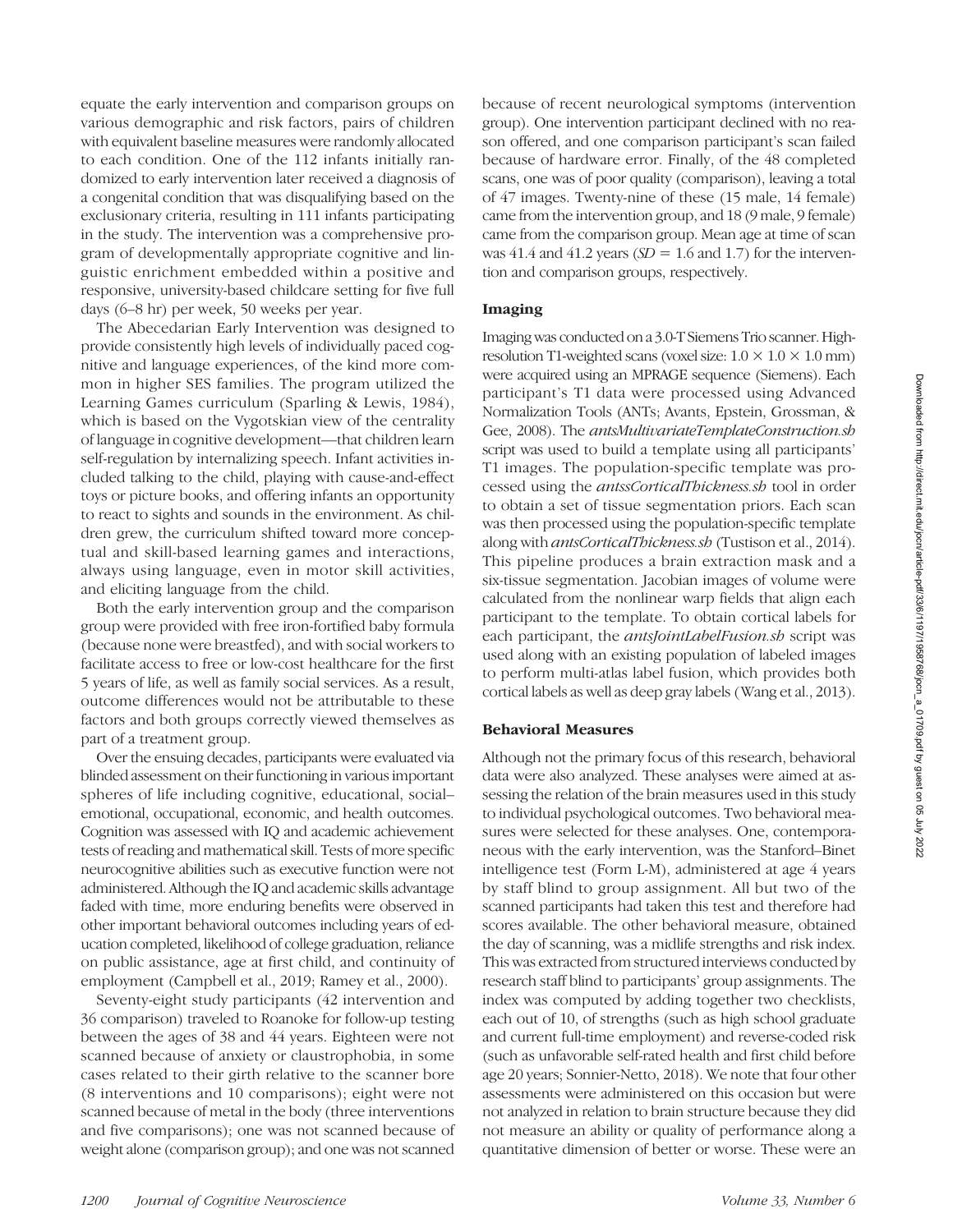open-ended interview by a staff member not blind to group assignment, an Ultimatum Game, a Multi-round Trust Game, and a Locus of Control questionnaire (see Luo et al., 2018, for a report on the economic games and Sonnier-Netto, 2018, for a report on locus of control).

#### Analyses

All statistical analyses were carried out in R (2019), with additional permutation analyses assisted by R package lmPerm (Wheeler & Torchiano, 2016), and bias-corrected and accelerated confidence intervals calculated by bootstrapping (Canty & Ripley, 2019; Peng, 2019; Weiss, 2016).

For analyses reported here, unless otherwise noted, brain measures were normalized as percentages of the mean control participant of the corresponding sex as follows: Relative volume =  $100(v - \bar{v}\bar{s})/\bar{v}\bar{s}$ , where  $\bar{v}\bar{s}$  is the corresponding same-sex mean volume.

The resulting proportions provide a more intuitive measure of the intervention effect than absolute volumes measured in cc. In addition, by using the comparison mean from the same-sex participants, we eliminate the size difference between male and female brains from these percentage increase measures.

To determine whether or not these measures would need to be corrected for other participant characteristics that could affect brain outcomes, we examined the rich array of baseline measures available on the study participants and their families that are shown in Table 1. These included age at scan, gestational age at birth, head circumference at birth, maternal IQ, maternal educational attainment, and overall "high risk" score. The groups were highly similar on all measures, as shown in Table 1, so that any difference in brain outcomes cannot be attributed to differences in these baseline measures.

The hypothesis testing sequence progressed from anatomically general to specific, that is, normalized cortex and summed normalized ROIs and then normalized individual ROIs. The analyses of cortex and summed ROIs consisted of standard and permutation-based ANOVA, including the following variables: Early Intervention, SAI, Sex, and all interactions among these variables. The effect of the early intervention on the five ROIs was then assessed separately for male and female individuals, with false discovery rate (FDR) correction for the 10 multiple comparisons.

The sample size, although modest, provided adequate power for detecting a large effect by Cohen's classification. Specifically, power analysis for the present sample, with groups of 28 and 19 participants, indicates adequate power by the conventional criteria of 80% power and  $p < .05$ for an effect size of  $d = 0.84$  (G\*Power 3; Faul, Erdfelder, Lang, & Buchner, 2007). The most similar research with humans, comparing the effects of Romanian versus UK orphanage environments, shows an effect of size  $d =$ 1.13 on gray matter volume (Mackes et al., 2020; Appendix). Research that varies sustained environmental stimulation experimentally has been carried out only with animals.

Although contemporary animal research in this area focuses on molecular and cellular effects, some early work reported macroscopic differences roughly analogous to those studied here, focused on cortical weight, length, width, and thickness, largely in male rats (Diamond, 2001). Based on an early publication that included a table with data required for calculating a standardized effect size (Rosenzweig, 1966; Table 1), the increase in cortex weight for rats given environmental enrichment was  $d = 0.87$ .

Additional exploratory analyses were undertaken to learn as much as possible from this unique data set. First, effects of the early intervention with 95% confidence intervals were assessed with normalized measures of total surface area and mean cortical thickness of cortex as a whole and the four a priori cortical ROIs for male and female participants. Second, the normalized volumes of all 134 regions of the Desikan–Killany atlas identified by joint label fusion were then analyzed in the same manner to gauge the effects of early intervention on them. Third, to assess the relation of brain measures to psychological outcomes, Pearson correlations were computed between normalized brain measures on the one hand, and IQ and midlife strengths and risk index on the other. Brain measures selected for testing were confined to the two relatively global measures, namely, the sum of ROIs and total cortex volume, to be augmented by any regional measure that showed significant effects of the intervention for participants of both sexes. The results of these correlations were FDR corrected. The goal of these analyses was to determine whether the brain measures studied here are related to psychological outcomes of interest.

#### RESULTS

#### Descriptive Overview of Anatomical Sequelae

Table 3 presents basic descriptive data concerning participants' brain volumes, separated by the manipulation of interest, the early intervention, as well as by sex, given other findings of sex differences in outcomes from early intervention programs. In addition to regions selected for a priori testing, included are also whole-brain volume and the remainders of cortical and brain volumes when a priori ROIs have been subtracted.

Table 4 presents the same results expressed as normalized volumes relative to mean of same-sex comparison participants.

Observe that 18 of the 20 entries in the Intervention columns of Table 4 are positive, indicating that the early intervention is associated with increased size of the whole brain, the cortex, and most of the ROIs. Observe also that, except for one region (the left inferior frontal gyrus), the group treatment effects for males were substantially greater than for females.

In order to visualize the distributions of these volume measurements over participants, we plotted raw (as opposed to normalized) volumes separated by sex and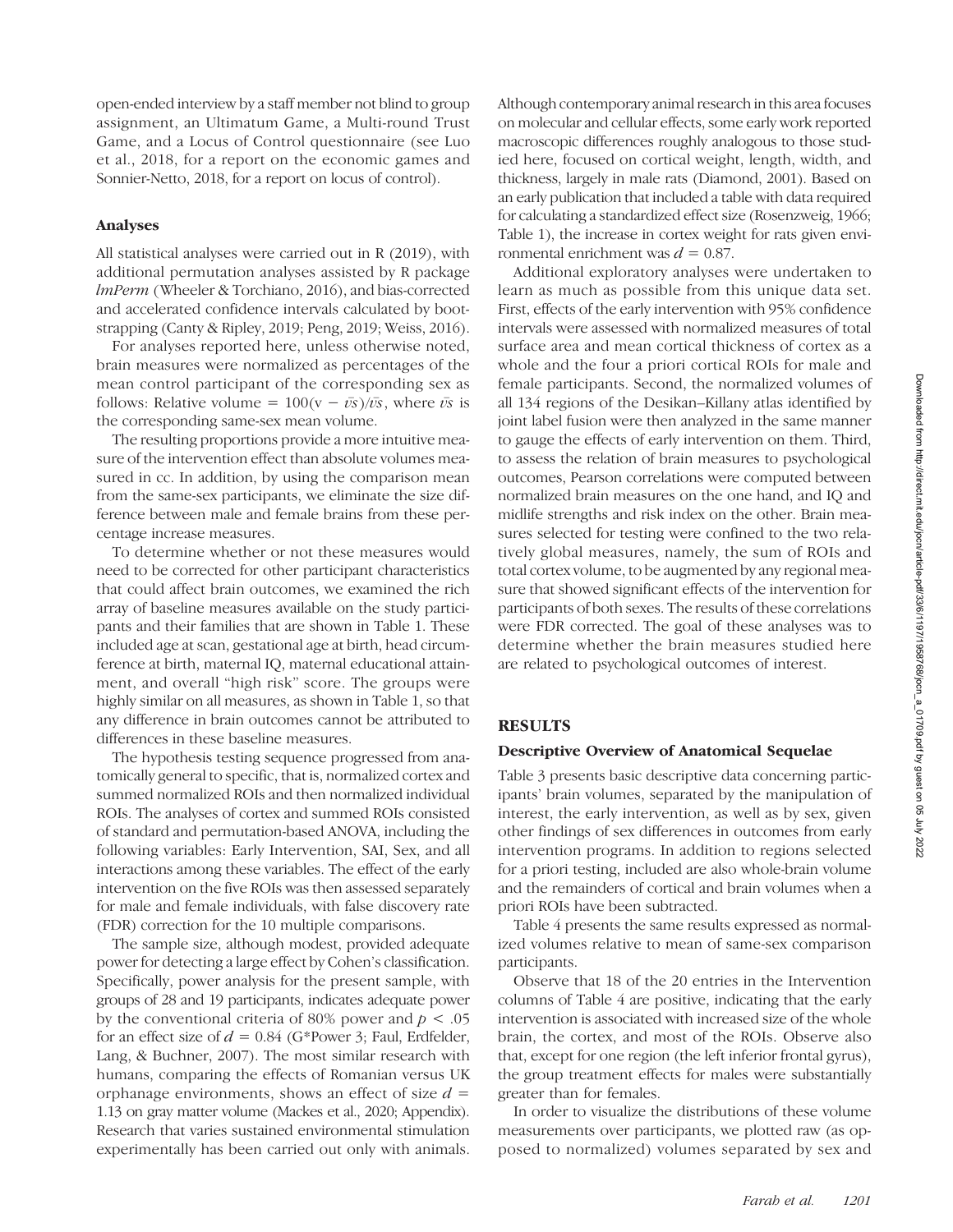|                            |                | Female Mean (SE) |                | Male Mean (SE)  |  |
|----------------------------|----------------|------------------|----------------|-----------------|--|
| Percent Volume Increase    | Comparison     | Intervention     | Comparison     | Intervention    |  |
| Areas of a priori Interest |                |                  |                |                 |  |
| Cortex                     | 400.77 (12.57) | 402.09(6.56)     | 433.78 (7.8)   | 480.33 (9.29)   |  |
| Sum of ROIs                | 25.59 (0.84)   | 26.49 (0.63)     | 25.72(0.6)     | 29.7(0.52)      |  |
| ACC (bilat)                | 5.4(0.11)      | 5.47(0.28)       | 4.79(0.27)     | 6.24(0.19)      |  |
| HC (bilat)                 | 6.63(0.48)     | 6.59(0.11)       | 7.16(0.28)     | 7.61(0.23)      |  |
| IFG $(L)$                  | 4.47(0.17)     | 5.11(0.17)       | 4.72(0.13)     | 5.30(0.16)      |  |
| IFG $(R)$                  | 4.52(0.16)     | 4.91(0.19)       | 4.32(0.15)     | 5.36(0.18)      |  |
| $STG$ (L)                  | 4.57(0.30)     | 4.41(0.13)       | 4.71(0.16)     | 5.11(0.15)      |  |
| Remaining Compartments     |                |                  |                |                 |  |
| Total brain                | 868.53 (27.91) | 870 (14.66)      | 938.11 (14.84) | 1030.91 (20.45) |  |
| Cortex net of ROIs         | 381.81 (12.21) | 382.19 (6.18)    | 415.21(7.68)   | 458.24(9.13)    |  |
| Brain net of cortex and HC | 461.13(16.77)  | 461.32 (9.99)    | 497.17 (8.81)  | 542.97 (12.69)  |  |

Table 3. Means and Standard Errors of Brain Region Volumes for Early Intervention and Comparison Participants

Abbreviations: ACC = anterior cingulate gyrus; HC = hippocampus; IFG = inferior frontal gyrus; STG = superior temporal gyrus.

intervention group for the two relatively global measures of a priori interest: summed ROIs and total cortex. Figure 1 shows the effect of the intervention on the sum of ROIs, substantially more pronounced in males, as well as the expected sex differences in volume. Figure 2 displays the same relations for cortex volume, again showing sex differences in both volume and effect of intervention.

## Size and Reliability of Intervention Effects

To assess the early intervention effects on the two most global of the a priori measures, namely, the sum of the predicted ROIs and total cortical volume, we conducted analyses of variance. Tables 5 and 6 show the results of these analyses for summed ROI volumes and cortex volume,

Table 4. Means and Standard Errors of Brain Region Volume Percentage Increase, Relative to Same Sex Comparison Mean, for Early Intervention and Comparison Participants

|                            |            | Female Mean (SE) | Male Mean (SE) |                |
|----------------------------|------------|------------------|----------------|----------------|
| Percent Volume Increase    | Comparison | Intervention     | Comparison     | Intervention   |
| Areas of a priori Interest |            |                  |                |                |
| Cortex                     | 0(3.14)    | $+0.33(1.64)$    | 0(1.80)        | $+10.73(2.14)$ |
| Sum of ROIs                | 0(3.27)    | $+3.50(2.47)$    | 0(2.34)        | $+15.46(2.04)$ |
| ACC (bilat)                | 0(2.08)    | $+1.29(5.12)$    | 0(5.67)        | $+30.37(4.04)$ |
| HC (bilat)                 | 0(7.22)    | $-0.67(1.61)$    | 0(3.96)        | $+6.27(3.22)$  |
| IFG $(L)$                  | 0(3.80)    | $+14.24(3.88)$   | 0(2.74)        | $+14.19(3.31)$ |
| IFG $(R)$                  | 0(3.58)    | $+8.61(4.22)$    | 0(3.51)        | $+23.88(4.29)$ |
| $STG$ (L)                  | 0(6.47)    | $-3.40(2.84)$    | 0(3.45)        | $+7.84(3.22)$  |
| Remaining Compartments     |            |                  |                |                |
| Total brain                | 0(3.21)    | $+0.17(1.69)$    | 0(1.58)        | $+9.89(2.18)$  |
| Cortex net of ROIs         | 0(3.20)    | $+0.10(1.62)$    | 0(1.85)        | $+10.36(2.20)$ |
| Brain net of cortex and HC | 0(3.64)    | $+0.04(2.17)$    | 0(1.77)        | $+9.21(2.55)$  |

Abbreviations as in Table 3.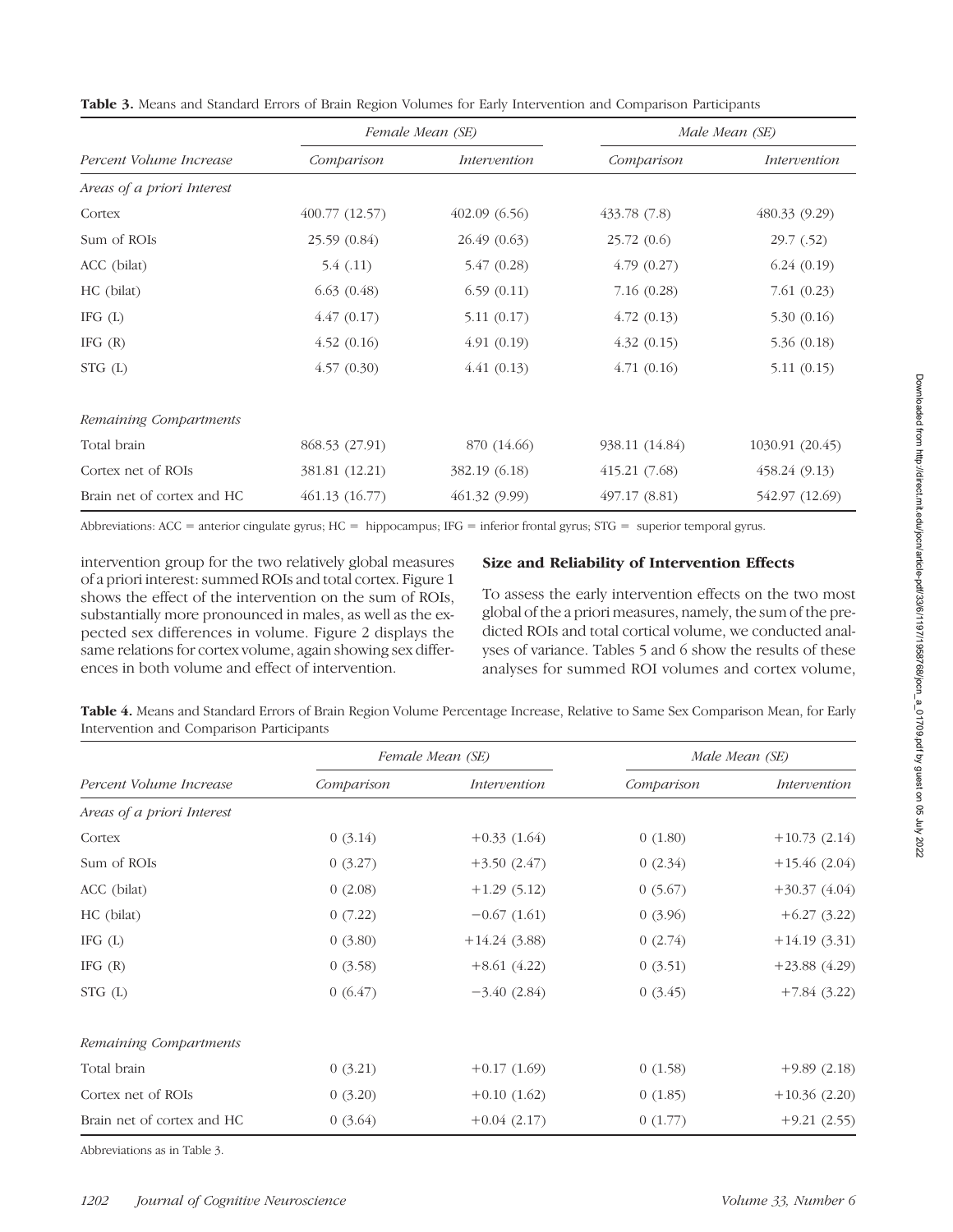Figure 1. Cumulative plot of individual participants' summed ROI volume in each group, separated by sex.



respectively, with factors Sex, SAI, and all interactions. In these tables,  $P_{Conv}$  values are based on conventional analyses of variance, using the F-distribution and the obtained values of the *F*-statistic;  $P_{\text{Perm}}$  values are based on permutation-based ANOVA.

Standardized effect sizes for the early intervention effect, expressed as Cohen's d based on F values (Thalheimer & Cook, 2002), are substantial: 1.61 for summed ROIs and 0.80 for cortex. These large effects sizes are for all participants combined, male and female.

As can be seen, for both summed ROI volumes and cortex volume, analyzed with standard and permutationbased ANOVA, the analyses agree on which differences are important and which are negligible. Specifically, Early Intervention, Sex, and their interaction are all significant, consistent with the means shown in Table 4. The later, SAI and all of its interactions are nonsignificant.

The size and reliability of the intervention effects in specific ROIs were then assessed for male and female participants. Correcting for multiple comparisons across the 10 tests, male



Downloaded from http://direct.mit.edu/jocn/article-pdf/33/6/1197/1958768/jocn\_a\_01709.pdf by guest on 05 July 2022

Downloaded from http://direct.mit.edu/jocn/article-pdf/33/6/1197/1958768/jocn\_a\_01709.pdf by guest on 05 July 2022

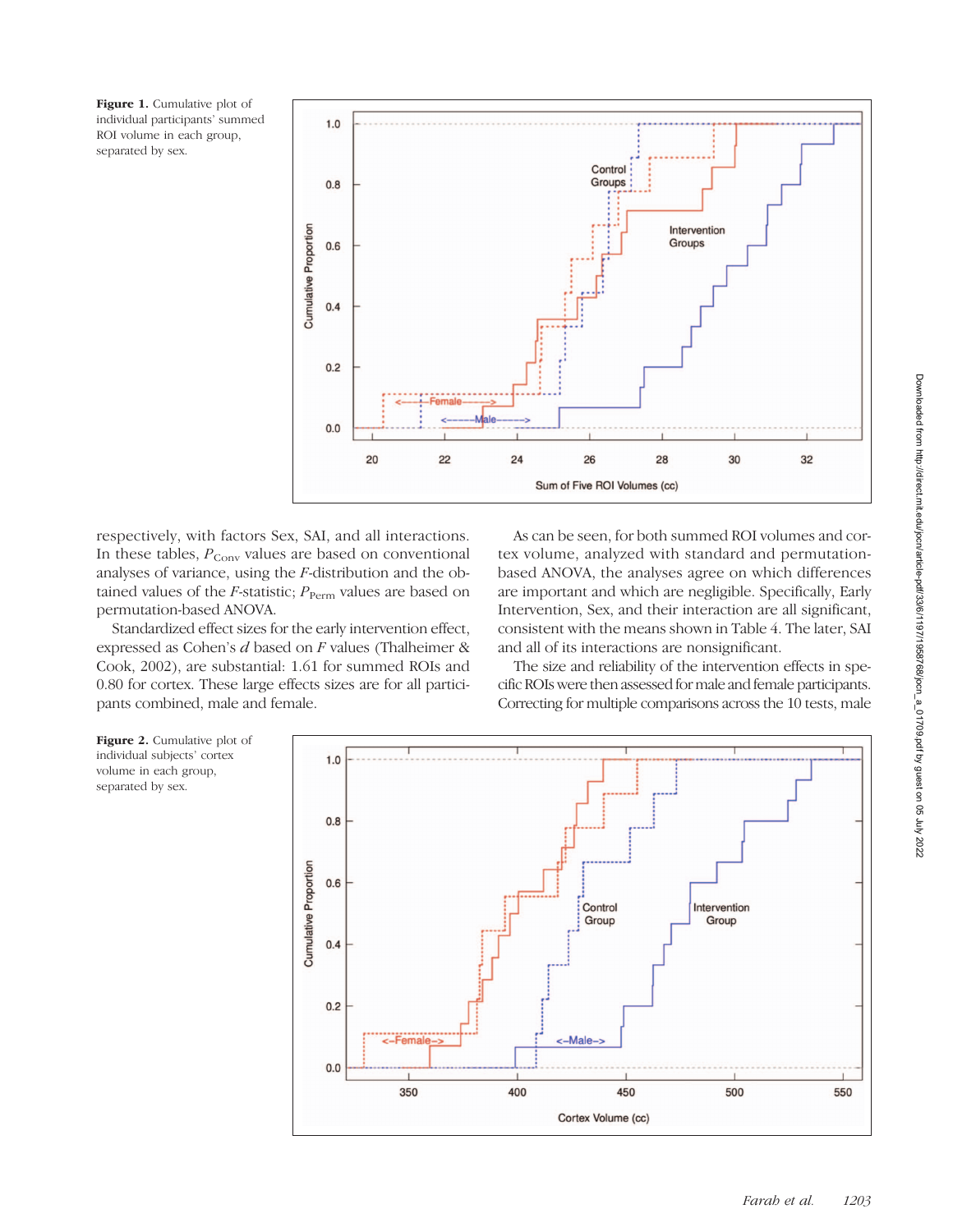| Source                               | Df      | Mean Sq.       | F Value        | $P_{Conv}$ | $P_{\text{Perm}}$ |
|--------------------------------------|---------|----------------|----------------|------------|-------------------|
| Early Intervention                   | T       | 1042           | 14.12          | 0.001      | 0.000             |
| Sex                                  | 1<br>т  | 638            | 8.65           | 0.006      | 0.023             |
| School-Age Intervention (SAI)        | -1      | 127            | 1.72           | 0.200      | 0.190             |
| Early Int. $\times$ Sex              | 11<br>T | 431            | 5.84           | 0.020      | 0.025             |
| Early Int. $\times$ SAI.             | 11<br>T | $\overline{4}$ | 0.06           | 0.807      | 0.902             |
| $Sex \times SAI$                     | $\perp$ | $\overline{0}$ | $\overline{0}$ | 0.986      | 0.583             |
| Early Int. $\times$ Sex $\times$ SAI | 11      | 100            | 1.36           | 0.251      | 0.251             |
| Residuals                            | 39      | 74             |                |            |                   |

participants showed significant increases in three of the five areas and female participants showed an increase in one.

Figure 3 depicts the relationship of the early intervention on percentage volume increase in the sample, separated by sex, for volumes of the five individual a priori ROIs. The 95% bootstrap confidence intervals show that, for male individuals, the intervention had a positive effect on bilateral ACC, LIFG, and RIFG, with smaller positive numerical differences observed on LSTG and bilateral hippocampus. For female individuals, only the LIFG shows a relationship that is comparable to that of the male participants. Applying FDR correction to the 10 tests together, the areas just noted were significant at  $q = 0.0025, 0.0025$ , 0.0233, and 0.0488, respectively.

## Exploratory Analyses: Beyond the Volumes of Selected ROIs and Relations to Behavior

Cortical surface area and thickness index different developmental processes, with surface area assumed to reflect the development of cortical columns and cortical thickness reflecting the development of cells within a column as well as synapse formation, pruning, and myelination ( Johnson & de Haan, 2015). As with SES effects (Noble & Giebler, 2020), the intervention effects were more pronounced for cortical surface area than thickness.

Table 7A provides the numerical values corresponding to the volume effects shown in Figure 3, for comparison with the cortical surface area and cortical thickness results reported next. Table 7B shows that males had significantly expanded surface areas for cortex, bilateral ACC, and RIFG, similar to the volume findings, as indicated by confidence intervals that did not cross zero, along with LSTG; for LIFG surface area, the confidence interval just crossed zero. Female participants showed surface area effects only for LIFG, similar to the findings for volume. In contrast, as shown in Table 7C, the intervention had little effect on cortical thickness, with the only one confidence interval failing to cross zero, indicating thinning of LSTG for males.

An exploratory analysis sought to assess the relations of brain to behavioral measures of psychology in this sample. Brain anatomy has a priori relevance to psychological function, which is one reason to study it in animals and humans. Although further testing of this relation was not a goal of this study, we attempted a brief confirmation that the relation was present for the participants studied here. As detailed in the Methods section, two psychological outcomes were selected and examined in relation to the two relatively global brain volumes of interest, as well as the most reliably affected ROI, which was LIFG. Pearson correlations (and bootstrapped  $p$  values) of the six brain–behavior relationships are shown in Table 8, demonstrating each brain

| Source                               | Df | Mean Sq. | F Value | $P_{Conv}$ | $P_{\text{Perm}}$ |
|--------------------------------------|----|----------|---------|------------|-------------------|
| Early Intervention                   | 1  | 362      | 6.69    | 0.014      | 0.019             |
| Sex                                  | 1  | 483      | 8.93    | 0.005      | 0.037             |
| School-Age Intervention (SAI)        | 1  | 52       | 0.96    | 0.334      | 0.121             |
| Early Int. $\times$ Sex              | 1  | 320      | 5.91    | 0.020      | 0.017             |
| Early Int. $\times$ SAI              | 1  | 19       | 0.35    | 0.560      | 0.902             |
| $Sex \times SAI$                     | 1  | 119      | 2.21    | 0.146      | 0.065             |
| Early Int. $\times$ Sex $\times$ SAI |    | 71       | 1.32    | 0.258      | 0.295             |
| Residuals                            | 39 | 54       |         |            |                   |

|  |  | <b>Table 6.</b> ANOVA of Cortex Volume |  |
|--|--|----------------------------------------|--|
|--|--|----------------------------------------|--|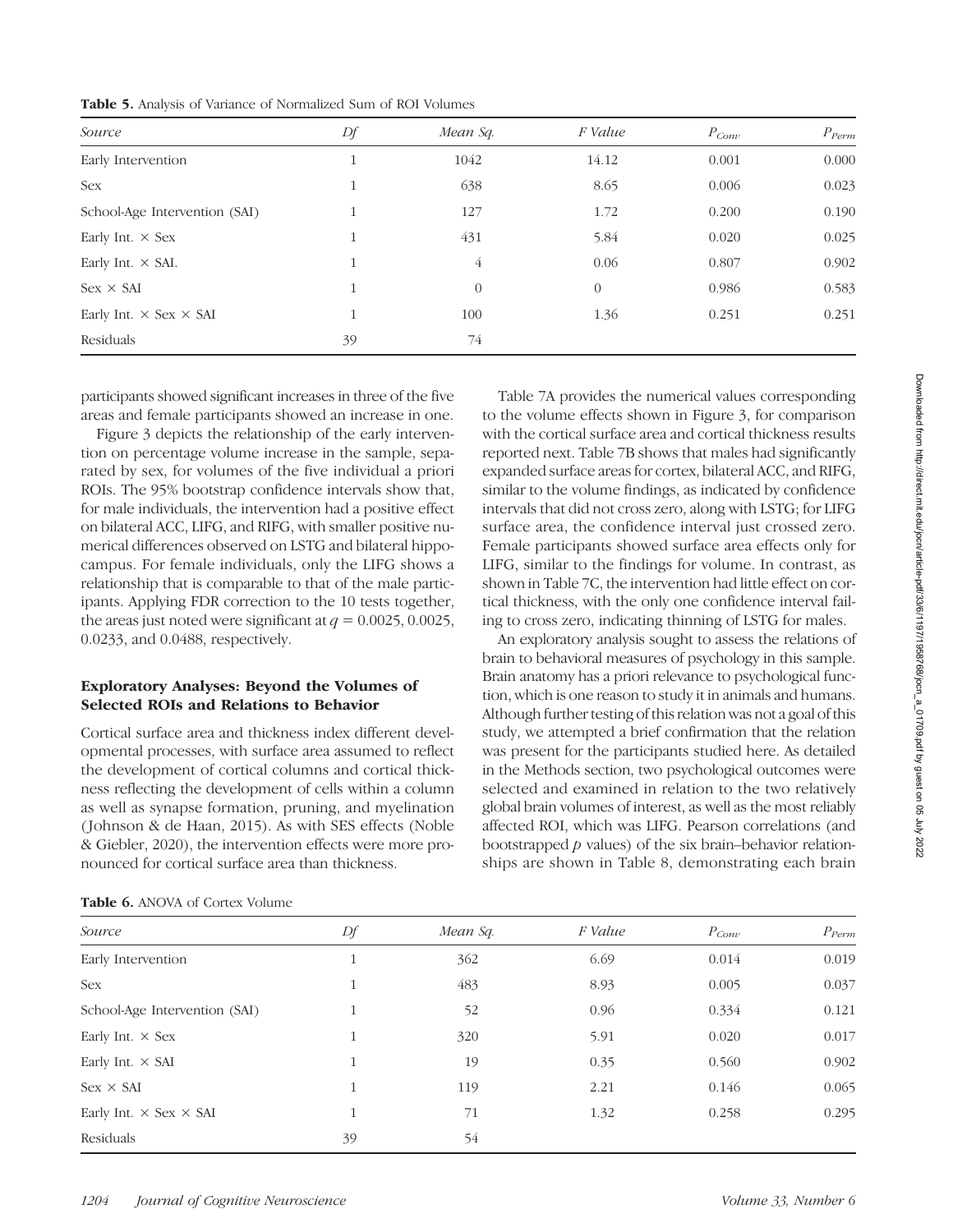Figure 3. Percent differences in volume of individual ROIs resulting from treatment in male (top) and female (bottom) participants, with 95% confidence intervals.



Table 7. Cortex and Regional Effects of Early Intervention Relative to Comparison Groups for (A) Volume, (B) Cortical Surface Area, and (C) Cortical Thickness

|                                           | Female Participants  |                       |                              |                      | Male Participants     |                              |
|-------------------------------------------|----------------------|-----------------------|------------------------------|----------------------|-----------------------|------------------------------|
|                                           | Mean %<br>Difference | 95% CI<br>Lower Limit | 95% CI<br><b>Upper Limit</b> | Mean %<br>Difference | 95% CI<br>Lower Limit | 95% CI<br><b>Upper Limit</b> |
| (A) Regional Volume                       |                      |                       |                              |                      |                       |                              |
| Cortex                                    | 0.33                 | $-6.03$               | 7.36                         | $10.73*$             | 5.02                  | 15.73                        |
| Left Superior Temporal Gyrus              | $-3.40$              | $-16.05$              | 11.12                        | 7.84                 | $-0.34$               | 18.02                        |
| Left Inferior Frontal Gyrus               | 14.24*               | 4.33                  | 24.88                        | 14.19*               | 5.28                  | 21.96                        |
| Right Inferior Frontal Gyrus              | 8.61                 | $-1.77$               | 19.74                        | 23.88*               | 12.88                 | 33.98                        |
| <b>Bilateral Anterior Cingulate Gyrus</b> | 1.29                 | $-9.35$               | 12.16                        | 30.37*               | 16.90                 | 44.22                        |
| <b>Bilateral Hippocampus</b>              | $-0.67$              | $-4.62$               | 15.32                        | 6.27                 | $-4.62$               | 15.32                        |
| (B) Regional Surface Area                 |                      |                       |                              |                      |                       |                              |
| Cortex                                    | 0.87                 | $-6.45$               | 9.57                         | $13.13*$             | 7.39                  | 18.43                        |
| Left Superior Temporal Gyrus              | $-0.09$              | $-15.04$              | 17.51                        | 17.34*               | 8.03                  | 26.96                        |
| Left Inferior Frontal Gyrus               | $20.04*$             | 4.17                  | 38.52                        | 12.63                | $-0.39$               | 24.85                        |
| Right Inferior Frontal Gyrus              | 1.13                 | $-7.50$               | 8.41                         | 21.99*               | 8.56                  | 37.47                        |
| <b>Bilateral Anterior Cingulate Gyrus</b> | $-5.33$              | $-18.66$              | 7.75                         | 30.41*               | 18.62                 | 42.59                        |
| (C) Regional Mean Thickness               |                      |                       |                              |                      |                       |                              |
| Cortex                                    | $-0.38$              | $-5.72$               | 5.48                         | $-1.94$              | $-4.99$               | 0.83                         |
| Left Superior Temporal Gyrus              | $-1.4$               | $-12.33$              | 8.79                         | $-7.38*$             | $-12.82$              | $-1.79$                      |
| Left Inferior Frontal Gyrus               | $-4.97$              | $-15.67$              | 5.55                         | 1.04                 | $-5.93$               | 8.61                         |
| Right Inferior Frontal Gyrus              | 1.13                 | $-7.50$               | 8.41                         | 2.83                 | $-3.50$               | 9.12                         |
| <b>Bilateral Anterior Cingulate Gyrus</b> | 6.08                 | $-3.03$               | 14.36                        | 0.39                 | $-5.81$               | 6.93                         |

\* Indicate differences whose 95% confidence intervals do not cross zero.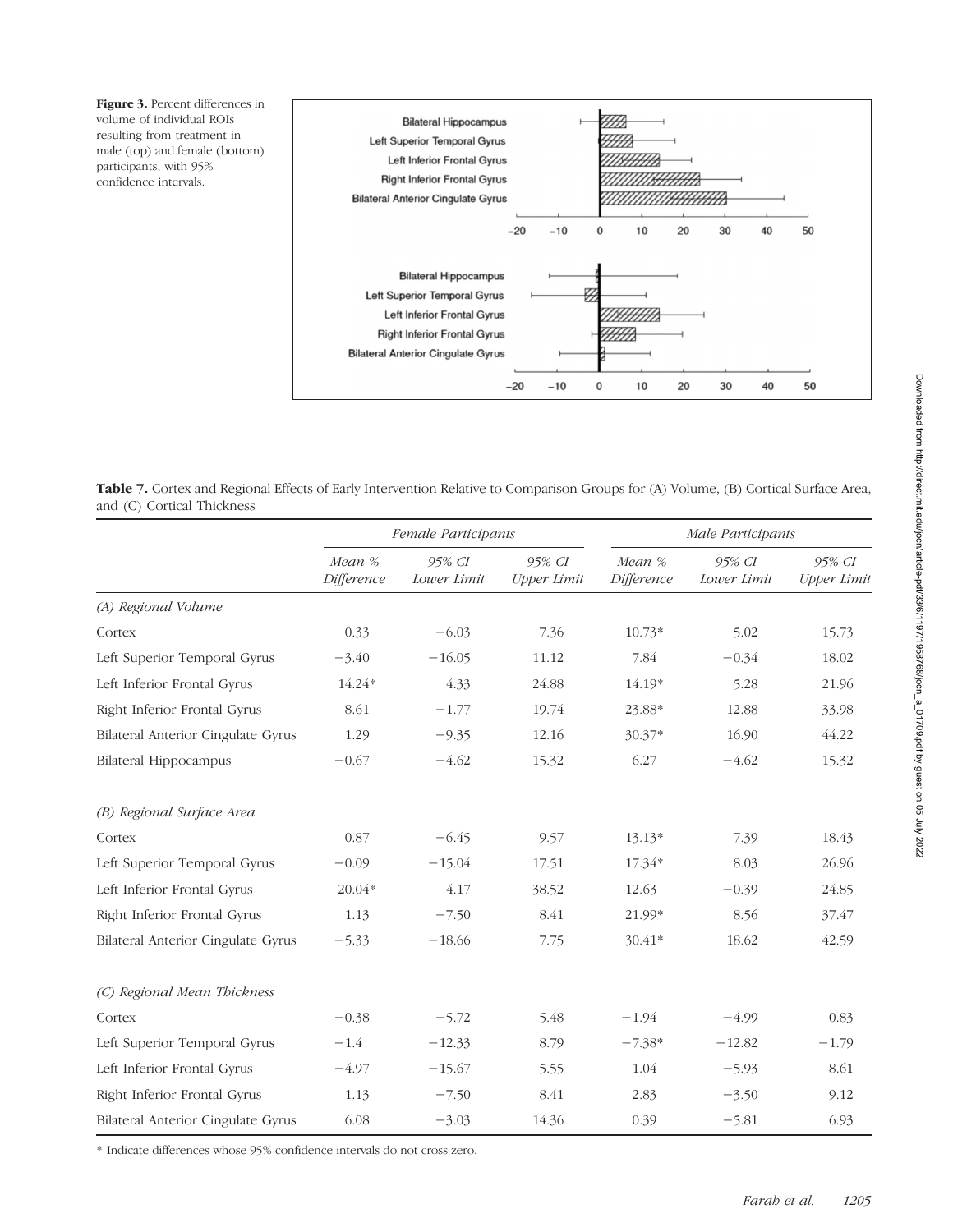Table 8. Pearson Correlations between Brain Volumes and Psychological Measures (Bootstrapped, FDR-Corrected q Values) of Six Brain–Behavior Relationships

| Brain Region | Stanford-Binet | Midlife Strengths<br>and Risks Index |
|--------------|----------------|--------------------------------------|
| Summed ROIs  | $+0.29(0.045)$ | $+0.21(0.191)$                       |
| Cortex       | $+0.42(0.015)$ | $+0.23(0.191)$                       |
| <b>LIFG</b>  | $+0.36(0.015)$ | $+0.35(0.016)$                       |

measure was significantly associated in the expected direction with one or both of two psychological outcomes.

Finally, the relative volumes of all 134 regions delineated by the Desikan–Killiany atlas, as well as the surface areas and thicknesses of cortical regions, were compared for early intervention and comparison participants, separated by sex. The three large tables containing these results and their 95% confidence intervals are included with raw data at the Figshare link listed at the end of the paper. We offer these data for descriptive purposes to readers seeking additional information. Given the many regions tested, caution regarding potential false positives is warranted.

Of the regions subjected to exploratory analysis, a number showed substantial volume increases. More regions overall showed volume increases from the intervention in male than female participants, 42 (all positive in sign) versus six (of which five were positive). Similarly, surface area showed numerous positively signed differences for male individuals and many fewer such differences observed for female individuals. Intervention effects on cortical thickness were overall fewer in number for both sexes and included both positive and negative differences.

One question of interest addressed by the exploratory analyses is whether the sex difference observed with the a priori brain measures is specific to those measures. Before examining the different anatomical dimensions of the rest of the cortex and brain in all brain regions, one might have thought that anatomy is affected for both sexes equally, but with different regional distributions or different manifestations in volume, surface area, or thickness. The findings here indicate that this is not the case. Rather, the results obtained throughout the brain suggest that macroscopic brain structure is more affected by early life cognitive and linguistic stimulation in male than in female individuals.

#### DISCUSSION

Here we report the first evidence that normal variation in early life experience impacts human brain structure. Specifically, we show that the cognitive and linguistic environment of young humans affects macroscopic brain structure. Unlike previous observational research, which cannot address causality, the present data show that early life experience shapes brain structure, through its immediate causal effects and continuing chains of causal consequences.

Only one other randomized experimental study of early life experience in humans has reported brain measures, the Bucharest Early Intervention Project. It differs from this study in two ways. First, it could not shed light on the earliest years of human development, because its randomized component started at 2 years, as opposed to early infancy. Second, the manipulation involved a general and severe perturbation of childhood experience, including limited social, emotional, motoric experience in addition to limited cognitive and linguistic experience in Romanian orphanages. At 2 years of age, children were randomly assigned to foster care or continued institutional care. The impact of home rearing improved, but did not fully restore, later cognitive abilities, psychological adjustment, or brain structure (Mackes et al., 2020; Sheridan, Fox, Zeanah, McLaughlin, & Nelson, 2012). The inability of the fostering experience to "rescue" the brain from pathological treatment in the first 2 years does not address the question of interest here: whether experience changes brain structure in the context of normal human development, such that higher versus lower levels of cognitive and linguistic stimulation in the earliest years of life make a difference in brain structure. The present study therefore provides unique information about the causal relationship between early life experience and human brain structure, and the specific effect of cognitive and linguistic stimulation.

The present findings are also relevant to understanding the recently observed relation between brain structure and socioeconomic status (Noble & Giebler, 2020). Two general types of explanation have been put forward for this relation. On the one hand, it may be that environmental causes, such as the well-documented disparities in opportunities for cognitive stimulation and child-directed speech, are responsible, which is called a "social causation" account because the social environment causes the observed differences (Dunham, 1961). On the other hand, genetic inheritance of neural and cognitive differences may operate, and insofar as these differences influence SES, they could accountwhich is called a for the relations between brain, cognition, and SES (Murray, 2020; Wax, 2017), called a "social selection" account because different levels of SES select individuals based on their innate capabilities (Dunham, 1961). In order for brain disparities to be accounted for by the first type of account, it must be the case that cognitive and linguistic experience impacts brain structure. The present results provide the first evidence that this is true.

The results showed a pronounced sex difference in the effect of the early intervention, with larger effects on males. The only a priori ROI for which the intervention benefitted females to the same degree as males was the left inferior frontal gyrus; female participants showed nonsignificant trends in some but not all other a priori areas. Of note, animal studies measuring gross anatomical effects of environmental stimulation frequently include only males, and a variety of differences have been reported when both sexes are included (Diamond, 2001).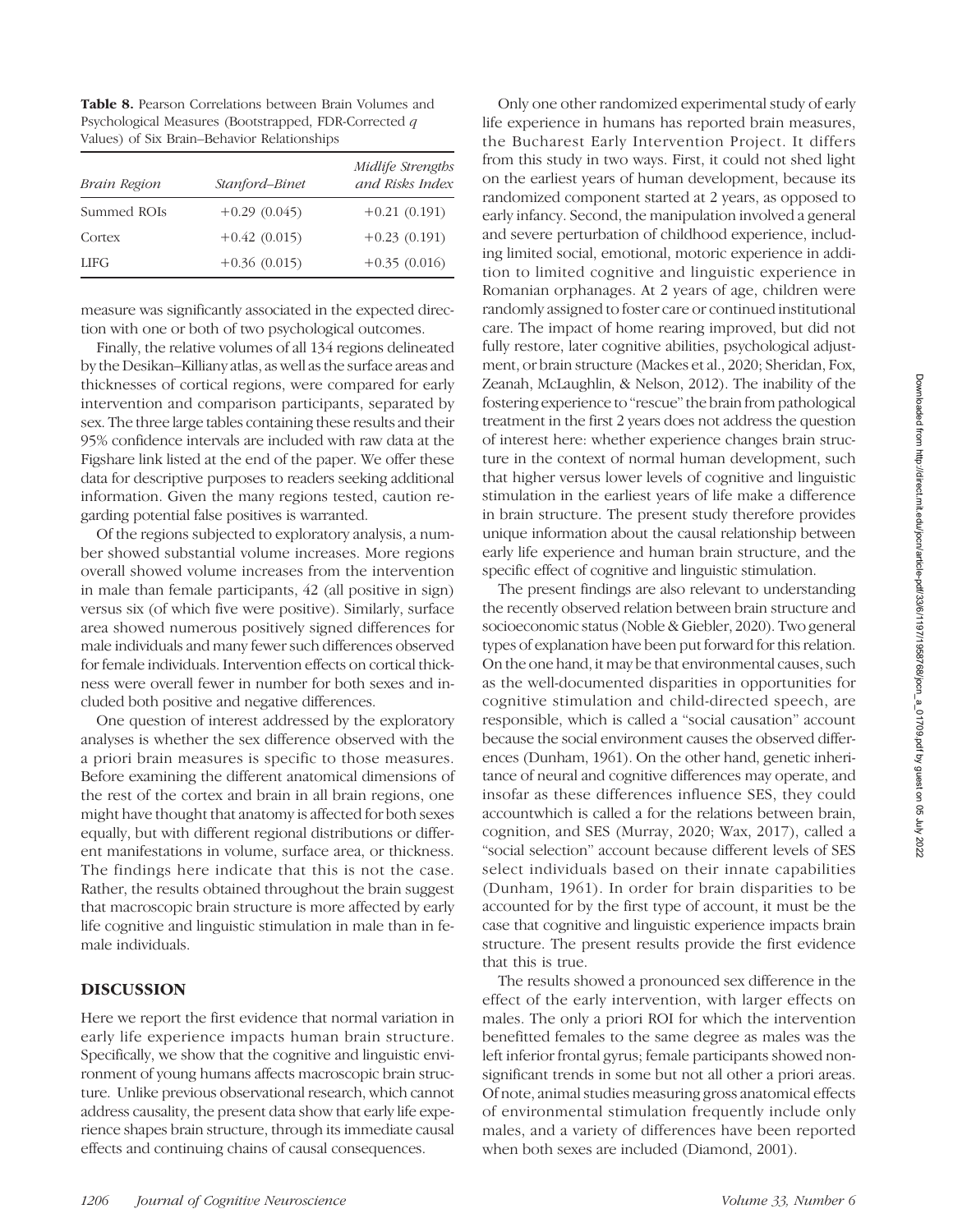For humans, it is not uncommon for childhood intervention studies to find differences in efficacy for the behavior of male and female individuals (García, Heckman, & Ziff, 2018; Chetty, Hendren, & Katz, 2016). A recent meta-analysis of sex differences in response to early childhood education across studies found small sex differences favoring female individuals for most outcomes, with a more pronounced effect of reduced grade retention and special education referral favoring male individuals (Magnuson et al., 2016). For the Abecedarian Early Intervention, many of the young adult behavioral measures showed more lasting effects for female than male participants (Campbell et al., 2019), with the exception that later cardiovascular and metabolic health indicators showed more benefits to male participants (Campbell et al., 2014).

The reasons for sex differences in the Abecedarian and other program outcomes are poorly understood. They could involve biological differences between the sexes or social differences in their lives or both. Furthermore, these differences could moderate the intervention effect through either their effects on sensitivity to environmental enrichment in the intervention group or to the conditions of poverty in the comparison group or both (García et al., 2018; Golding & Fitzgerald, 2017).

Limitations of this study include those intrinsic to the sample and those intrinsic to MRI. Regarding the sample, it is small compared to most current studies in cognitive neuroscience. The trend toward larger samples has been motivated in part by the realization that they reduce the risk of false positives, in addition to the more obvious reduction in risk of false negatives (Button et al., 2013). Sample size impacts false positives by its relation to statistical power, and power in turn depends on expected effect size. Crucially, power and replicability are not determined simply by sample size per se, but rather by sample size in relation to the size of the effect being tested. As discussed in the Methods section, our sample is adequately powered to detect a large effect, and a large effect is plausible given effect sizes from comparable studies in humans and animals. On this basis, it was appropriate to proceed with analyses of the sample. The effects we found were also large, and the possibility that they were false positives, by chance yielding  $p$  values below 0.05, is unlikely. As shown in Table 5, the main effect of the intervention on the a priori summary measure was highly significant by conventional and permutation testing; in the latter case, the precise value was 0.000000004, truncated to 0.000 in the table. In summary, although recent concerns about sample size in neuroscience are well-justified in general, they do not call into question this study and its findings.

Regarding MRI, it does not reveal changes in the brain at the cellular level. On the basis of our data, we cannot know whether the intervention affected size or number of neuronal or glial cell bodies, of dendrites, synapses, or other experience-dependent features of brain tissue documented by animal research. Furthermore, the study is limited by having images from just one stage of life, long

after the conclusion of the intervention. While the enduring nature of the effect adds to its potential practical importance, it would have been ideal to scan participants longitudinally, starting in infancy, in order to further constrain the ways in which early childhood experience and the causal chain of its later life effects impact the brain.

In the absence of such data, we can nevertheless conclude that early life cognitive and linguistic stimulation impacts brain structure, in the form of larger volumes of brain regions associated with cognition. At present, only a small number of human beings in the world have ever undergone early, intensive, and sustained cognitive and linguistic intervention with random assignment, namely, the participants of the Abecedarian project. Their brain structure findings extend, in a qualitative way, our knowledge of experiential effects on the brain. They also argue for investment in future randomized intervention studies, with longitudinal, multimodal imaging and behavioral measures starting in infancy.

#### Acknowledgments

The authors thank Carrie Bynum and Laura Bateman for their assistance in data collection and Vincent Hurtubise for computer systems support.

Reprint requests should be sent to Martha J. Farah, Center for Neuroscience & Society, University of Pennsylvania, 3710 Hamilton Walk, Goddard Labs 506, Philadelphia, PA 19104, or via e-mail: mfarah@psych.upenn.edu.

#### Author Contributions

Martha J. Farah: Conceptualization; Formal analysis; Investigation; Methodology; Writing—Original draft. Saul Sternberg: Conceptualization; Formal analysis; Software; Visualization; Writing—Review & editing. Thomas A. Nichols: Data curation; Formal analysis; Writing—Original draft. Jeffrey T. Duda: Data curation; Writing—Original draft. Terry Lohrenz: Data curation; Investigation; Methodology; Writing—Review & editing. Yi Luo: Investigation; Methodology; Writing—Review & editing. Libbie Sonnier: Data curation; Writing—Review & editing. Sharon L. Ramey: Conceptualization; Resources; Writing—Review & editing. Read Montague: Conceptualization; Investigation; Methodology; Resources; Writing—Review & editing. Craig T. Ramey: Conceptualization; Resources; Writing—Review & editing.

#### Funding Information

This work was supported by a Principal Research Fellowship from the Wellcome Trust (R. M.), Virginia Tech (R. M.) and the School of Arts and Sciences Research Fund, University of Pennsylvania (M. J. F.).

#### Data and Materials Availability

Anonymized brain measures analyzed here with group membership, age, and sex, as well as analyzed regional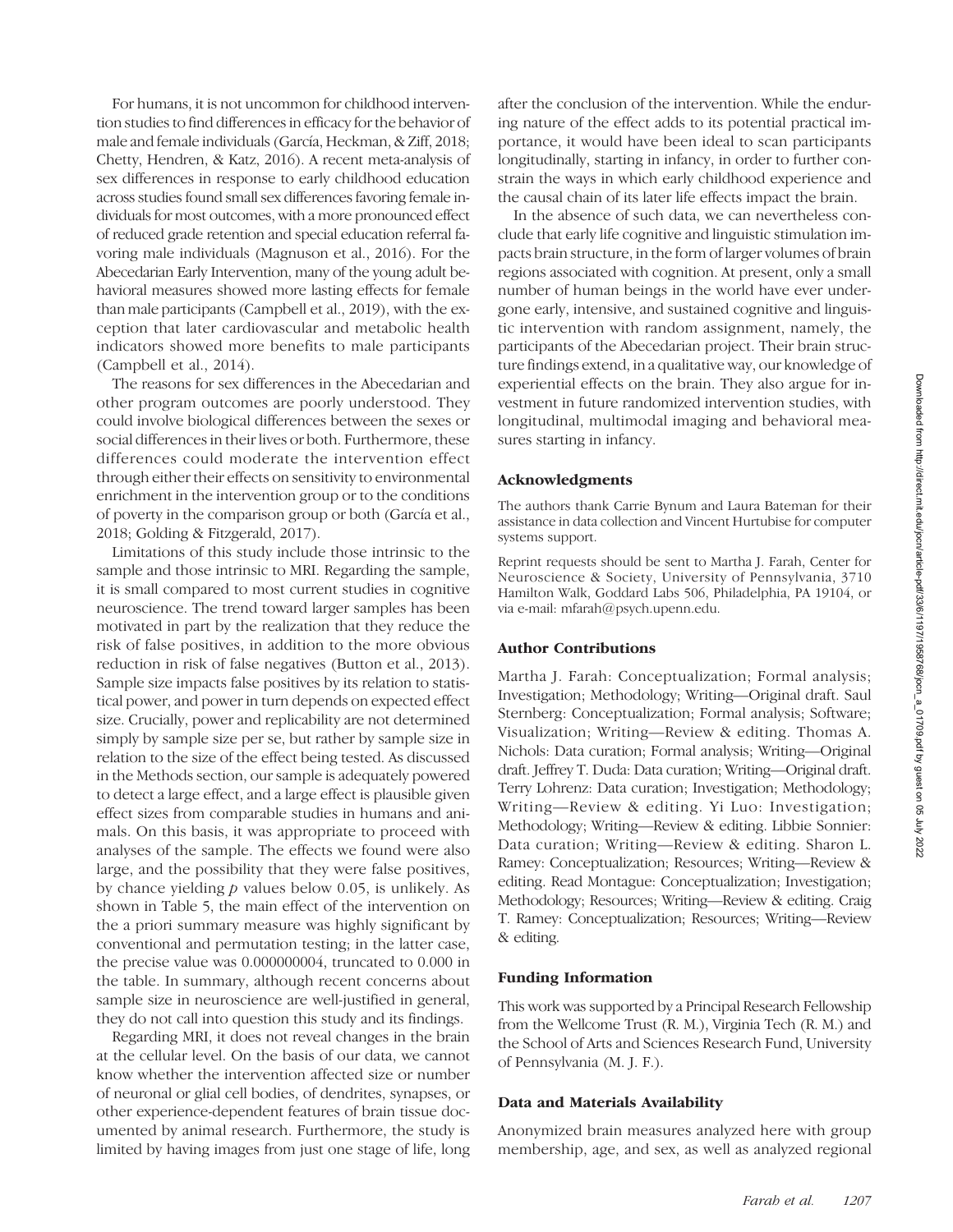differences in volume, surface area, and thickness, are available at [https://figshare.com/articles/Early](https://figshare.com/articles/Early_Experience_Volume_Cortical_Thickness_Surface_Area_data/9161894) [\\_Experience\\_Volume\\_Cortical\\_Thickness\\_Surface\\_Area](https://figshare.com/articles/Early_Experience_Volume_Cortical_Thickness_Surface_Area_data/9161894) [\\_data/9161894](https://figshare.com/articles/Early_Experience_Volume_Cortical_Thickness_Surface_Area_data/9161894).

## Diversity in Citation Practices

A retrospective analysis of the citations in every article published in this journal from 2010 to 2020 has revealed a persistent pattern of gender imbalance: Although the proportions of authorship teams (categorized by estimated gender identification of first author/last author) publishing in the Journal of Cognitive Neuroscience (JoCN) during this period were  $M(an)/M = .408$ , W(oman)/M = .335,  $M/W = .108$ , and  $W/W = .149$ , the comparable proportions for the articles that these authorship teams cited were  $M/M = .579$ ,  $W/M = .243$ ,  $M/W = .102$ , and  $W/W =$ .076 (Fulvio et al., JoCN, 33:1, pp. 3–7). Consequently, JoCN encourages all authors to consider gender balance explicitly when selecting which articles to cite and gives them the opportunity to report their article's gender citation balance. The authors of this article report its proportions of citations by gender category to be as follows:  $M/M = .542$ , W/M = .125, M/W = .167, and W/W = .167.

#### **REFERENCES**

- Aron, A. R., Robbins, T. W., & Poldrack, R. A. (2004). Inhibition and the right inferior frontal cortex. Trends in Cognitive Sciences, 8, 170-177. **DOI:** [https://doi.org/10.1016/j.tics.2004](https://doi.org/10.1016/j.tics.2004.02.010) [.02.010,](https://doi.org/10.1016/j.tics.2004.02.010) PMID: [15050513](https://europepmc.org/article/MED/15050513)
- Avants, B. B., Epstein, C. L., Grossman, M., & Gee, J. C. (2008). Symmetric diffeomorphic image registration with crosscorrelation: Evaluating automated labeling of elderly and neurodegenerative brain. Medical Image Analysis, 12, 26–41. DOI: <https://doi.org/10.1016/j.media.2007.06.004>, PMID: [17659998](https://europepmc.org/article/MED/17659998), PMCID: [PMC2276735](https://www.ncbi.nlm.nih.gov/pmc/articles/PMC2276735)
- Bale, T. L., Baram, T. Z., Brown, A. S., Goldstein, J. M., Insel, T. R., McCarthy, M. M., et al. (2010). Early life programming and neurodevelopmental disorders. Biological Psychiatry, 68, 314–319. DOI: <https://doi.org/10.1016/j.biopsych.2010.05.028>, **PMID:** [20674602,](https://europepmc.org/article/MED/20674602) **PMCID:** [PMC3168778](https://www.ncbi.nlm.nih.gov/pmc/articles/PMC3168778)
- Bradley, R. H., & Corwyn, R. F. (2002). Socioeconomic status and child development. Annual Review of Psychology, 53, 371–399. DOI: [https://doi.org/10.1146/annurev.psych.53](https://doi.org/10.1146/annurev.psych.53.100901.135233) [.100901.135233,](https://doi.org/10.1146/annurev.psych.53.100901.135233) PMID: [11752490](https://europepmc.org/article/MED/11752490)
- Button, K. S., Ioannidis, J. P. A., Mokrysz, C., Nosek, B. A., Flint, J., Robinson, E. S. J., et al. (2013). Power failure: Why small sample size undermines the reliability of neuroscience. Nature Reviews Neuroscience, 14, 365–376. DOI: [https://](https://doi.org/10.1038/nrn3475) [doi.org/10.1038/nrn3475](https://doi.org/10.1038/nrn3475), PMID: [23571845](https://europepmc.org/article/MED/23571845)
- Campbell, F. A., Conti, G., Heckman, J. J., Moon, S. H., Pinto, R., Pungello, E., et al. (2014). Early childhood investments substantially boost adult health. Science, 343, 1478–1485. DOI: [https://doi.org/10.1126/science.1248429,](https://doi.org/10.1126/science.1248429) PMID: [24675955,](https://europepmc.org/article/MED/24675955) PMCID: [PMC4028126](https://www.ncbi.nlm.nih.gov/pmc/articles/PMC4028126)
- Campbell, F. A., Pan, Y., & Burchinal, M. (2019). Sustaining gains from early childhood intervention: The Abecedarian program. In A. J. Reynolds & J. Temple (Eds.), Sustaining early childhood learning gains: Program, school, and family influences (pp. 268–286). New York: Cambridge University Press. DOI: <https://doi.org/10.1017/9781108349352.013>
- Campbell, F. A., Pungello, E. P., Miller-Johnson, S., Burchinal, M., & Ramey, C. T. (2001). The development of cognitive and academic abilities: Growth curves from an early childhood educational experiment. Developmental Psychology, 37, 231–242. DOI: <https://doi.org/10.1037/0012-1649.37.2.231>, PMID: [11269391](https://europepmc.org/article/MED/11269391)
- Canty, A., & Ripley, B. D. (2019). boot: Bootstrap R (S-Plus) functions (R package version 1.3-23). Retreived from [https://](https://cran.r-project.org/web/packages/boot/index.html) [cran.r-project.org/web/packages/boot/index.html.](https://cran.r-project.org/web/packages/boot/index.html)
- Chetty, R., Hendren, N., & Katz, L. F. (2016). The effects of exposure to better neighborhoods on children: New evidence from the Moving to Opportunity experiment. American Economic Review, 106, 855-902. DOI: [https://](https://doi.org/10.1257/aer.20150572) [doi.org/10.1257/aer.20150572](https://doi.org/10.1257/aer.20150572), PMID: [29546974](https://europepmc.org/article/MED/29546974)
- Cohen, J. (1992). A power primer. Psychological Bulletin, 112, 155–159. DOI: [https://doi.org/10.1037/0033-2909.112.1.155,](https://doi.org/10.1037/0033-2909.112.1.155) **PMID:** [19565683](https://europepmc.org/article/MED/19565683)
- Desikan, R. S., Ségonne, F., Fischl, B., Quinn, B. T., Dickerson, B. C., Blacker, D., et al. (2006). An automated labeling system for subdividing the human cerebral cortex on MRI scans into gyral based regions of interest. Neuroimage, 31, 968–980. DOI: <https://doi.org/10.1016/j.neuroimage.2006.01.021>, **PMID:** [16530430](https://europepmc.org/article/MED/16530430)
- Diamond, M. C. (2001). Response of the brain to enrichment. Anais da Academia Brasileira de Ciências, 73, 211–220. DOI: [https://doi.org/10.1590/S0001-37652001000200006,](https://doi.org/10.1590/S0001-37652001000200006) PMID: [11404783](https://europepmc.org/article/MED/11404783)
- Duncan, G. J., Magnuson, K. A., & Votruba-Drzal, E. (2014). Boosting family income to promote child development. Future of Children, 24, 99–120. DOI: [https://doi.org/10.1353](https://doi.org/10.1353/foc.2014.0008) [/foc.2014.0008](https://doi.org/10.1353/foc.2014.0008), PMID: [25518705](https://europepmc.org/article/MED/25518705)
- Dunham, H. W. (1961). Social structures and mental disorders: Competing hypotheses of explanation. Milbank Memorial Fund Quarterly, 39, 259–311. DOI: [https://doi.org/10.2307](https://doi.org/10.2307/3348602) [/3348602,](https://doi.org/10.2307/3348602) **PMID**: [13888471](https://europepmc.org/article/MED/13888471)
- Farah, M. J. (2018). Socioeconomic status and the brain: Prospects for neuroscience-informed policy. Nature Reviews Neuroscience, 19, 428–438. DOI: [https://doi.org/10.1038](https://doi.org/10.1038/s41583-018-0023-2) [/s41583-018-0023-2](https://doi.org/10.1038/s41583-018-0023-2)
- Faul, F., Erdfelder, E., Lang, A.-G., & Buchner, A. (2007). G\*Power 3: A flexible statistical power analysis program for the social, behavioral, and biomedical sciences. Behavior Research Methods, 39, 175–191. DOI: [https://doi.org/10](https://doi.org/10.3758/BF03193146) [.3758/BF03193146,](https://doi.org/10.3758/BF03193146) PMID: [17695343](https://europepmc.org/article/MED/17695343)
- Friederici, A. D. (2011). The brain basis of language processing: From structure to function. Physiological Reviews, 91, 1357–1392. DOI: [https://doi.org/10.1152/physrev.00006.2011,](https://doi.org/10.1152/physrev.00006.2011) PMID: [22013214](https://europepmc.org/article/MED/22013214)
- García, J. L., Heckman, J. J., & Ziff, A. L. (2018). Gender differences in the benefits of an influential early childhood program. European Economic Review, 109, 9–22. DOI: <https://doi.org/10.1016/j.euroecorev.2018.06.009>, PMID: [30410186](https://europepmc.org/article/MED/30410186), PMCID: [PMC6217989](https://www.ncbi.nlm.nih.gov/pmc/articles/PMC6217989)
- Golding, P., & Fitzgerald, H. E. (2017). Psychology of boys at risk: Indicators from 0–5. Infant Mental Health Journal, 38, 5–14. DOI: <https://doi.org/10.1002/imhj.21621>, PMID: [27959473](https://europepmc.org/article/MED/27959473)
- Hanson, J. L., Nacewicz, B. M., Sutterer, M. J., Cayo, A. A., Schaefer, S. M., Rudolph, K. D., et al. (2015). Behavioral problems after early life stress: Contributions of the hippocampus and amygdala. Biological Psychiatry, 77, 314–323. DOI: [https://doi.org/10.1016/j.biopsych.2014](https://doi.org/10.1016/j.biopsych.2014.04.020) [.04.020,](https://doi.org/10.1016/j.biopsych.2014.04.020) PMID: [24993057,](https://europepmc.org/article/MED/24993057) PMCID: [PMC4241384](https://www.ncbi.nlm.nih.gov/pmc/articles/PMC4241384)
- Hoff, E. (2013). Interpreting the early language trajectories of children from low-SES and language minority homes: Implications for closing achievement gaps. Developmental Psychology, 49, 4–14. DOI: [https://doi.org/10.1037/a0027238,](https://doi.org/10.1037/a0027238) PMID: [22329382](https://europepmc.org/article/MED/22329382), PMCID: [PMC4061698](https://www.ncbi.nlm.nih.gov/pmc/articles/PMC4061698)